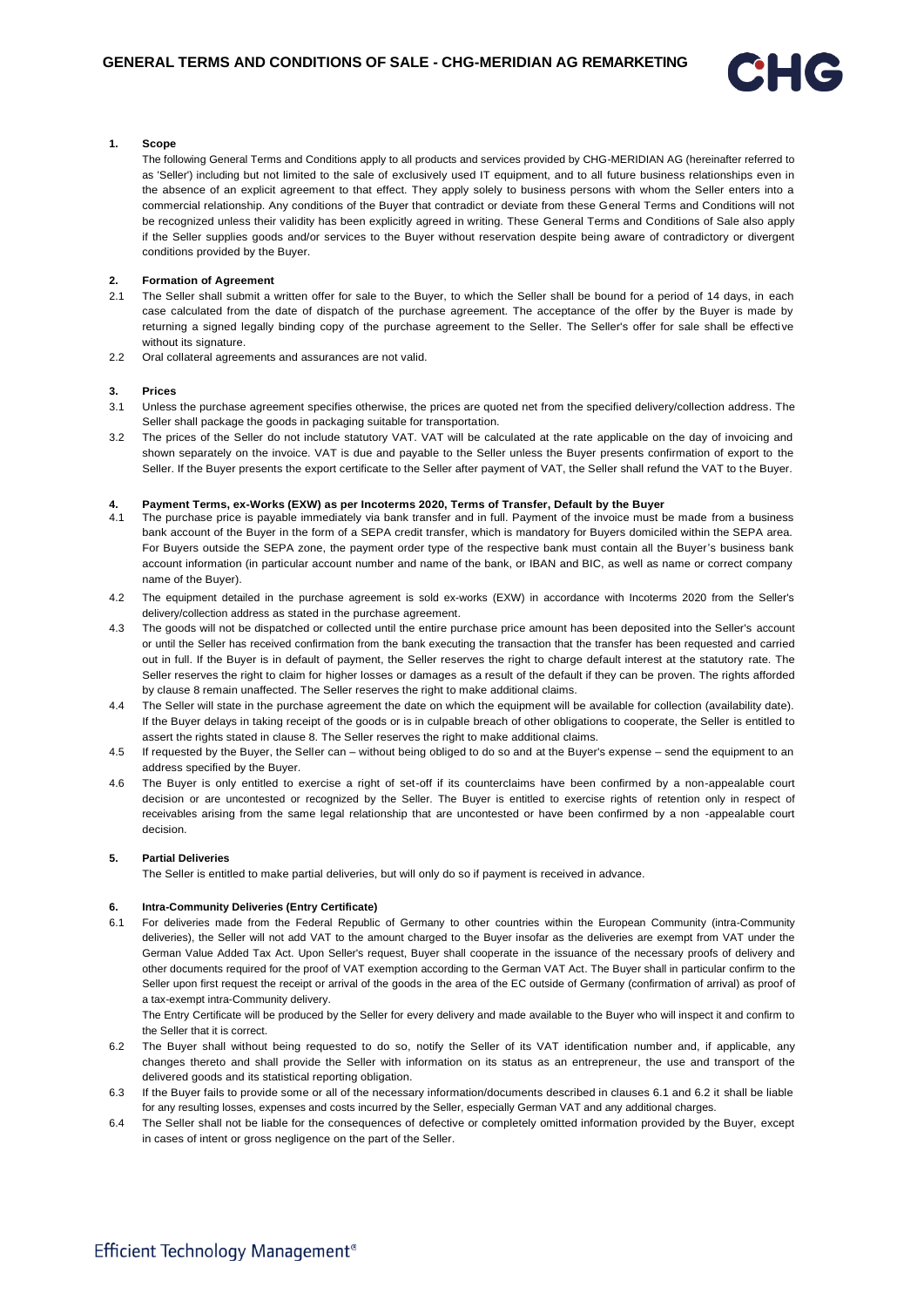

#### **7. Export**

- 7.1 The Buyer is responsible for obtaining any necessary export licenses unless the Seller is required to do so by statute or by a final, non-appealable administrative decision or court ruling. If the Seller is responsible for obtaining the license(s), the Buyer shall provide to the extent required.
- 7.2 The Buyer assures that it will not export or re-export the goods acquired from the Seller to any person, organization, institution, or to any country directly or indirectly subject to an embargo in respect of such goods as being imposed and currently enforced by the German Federal Office of Economics and Export Control (BAFA) and the European Union.

#### **8. Withdrawal and Compensation**

- 8.1 The Seller reserves the right to withdraw from the contract in the following instances without prejudice to any of its other rights:
	- a) If the Buyer does not pay the purchase price within three days of the availability date specified in the purchase agreement or if within three days no bank confirmation of a completed payment transfer has been provided.
	- b) If the circumstances provided for in clause 4.4 apply and the Buyer has not fully taken receipt of the goods within seven days of the availability date specified in the purchase agreement.
	- c) If the Buyer acts contrary to the assurance provided in clause 7.2 or is in breach of its obligation to cooperate as per clause 7.1 sentence 2.
- 8.2 The Buyer shall compensate the Seller for any loss incurred, including, but not limited to, any profit lost, as a result of the equipment being sold at a lower purchase price. The Buyer shall furthermore be liable for the costs of storing the equipment until such time as it is remarketed and collected. These costs to be charged at the rate of €1.00 per day per pall et plus a one- off administration charge of €75.00 per order. If the Buyer fails to collect the equipment, the same storage costs will be charged to the Buyer until it is collected.
- 8.3 The Buyer reserves the right to produce proof of lesser loss.

#### **9. Transfer of Risk**

Risk passes to the Buyer when the object of purchase is collected or, in the circumstances provided for in clause 4.5, transferred to the haulage operator. Insofar as the circumstances described in clause 4.4 apply, the risk of accidental destruction or accidental deterioration of the object of purchase will pass to the Buyer as soon as it defaults on acceptance of or payment for the object of purchase.

The Buyer is liable for all transport-related costs and risks from the moment of the transfer of risk. These costs include, but are not limited to, transport costs, customs and excise duties, taxes and other public charges, costs for customs formalities for import and export, insurance, and costs for loss, damage, delays, etc.

#### **10. Warranty and Guarantee**

- 10.1 The goods being sold are used equipment for which no warranty is provided. The Seller provides no guarantees of quality or durability other than those provided for under clause 10.2 in conjunction with the purchase agreement. The Seller assumes no liability for the compatibility of the various equipment and components with one another. This also applies to the supplied equipment's compatibility with customers' existing IT equipment.
- 10.2 The Seller guarantees that the equipment explicitly described as Type A or Ty pe B will meet the following description. Type A equipment: the Seller guarantees that the used equipment will be free of visual and technical defects, subject to normal wear and tear, for the period specified in the purchase agreement. For Type B equipment: the Seller guarantees that used equipment with visual/cosmetic defects that do not affect the performance of the equipment will be free of technical defects for the period specified in the purchase agreement. If any of the equipment fails to meet the terms of these guarantees, the Buyer will, for the period specified in the purchase agreement, be entitled to return the equipment to the Seller. The guarantee period begins on the day the equipment is collected by the Buyer or the date of dispatch.
- 10.3 All claims under the guarantee must be made in writing by completing the RMA form, and are made at the Buyer's expense. The RMA form can be sent on request or downloaded as a PDF file from the Seller's website (www.chg-meridian.de).
- 10.4 The Seller's guarantee as per clause 10.2 excludes all batteries and consumables.
- 10.5 Software, manuals, PC accessories such as notebook cases, keyboards, cables, and mice, and technical support services are not included unless explicitly specified in the purchase agreement. If software is included in the order, the Buyer will be granted usage rights to it. Any copying, transfer, or resale of the software requires the permission or prior authorization of the rights holder. The Buyer undertakes in particular to be aware of and adhere to MICROSOFT's usage and licensing conditions. The Buyer will be liable in full for any loss or damage incurred through a breach of these usage rights.